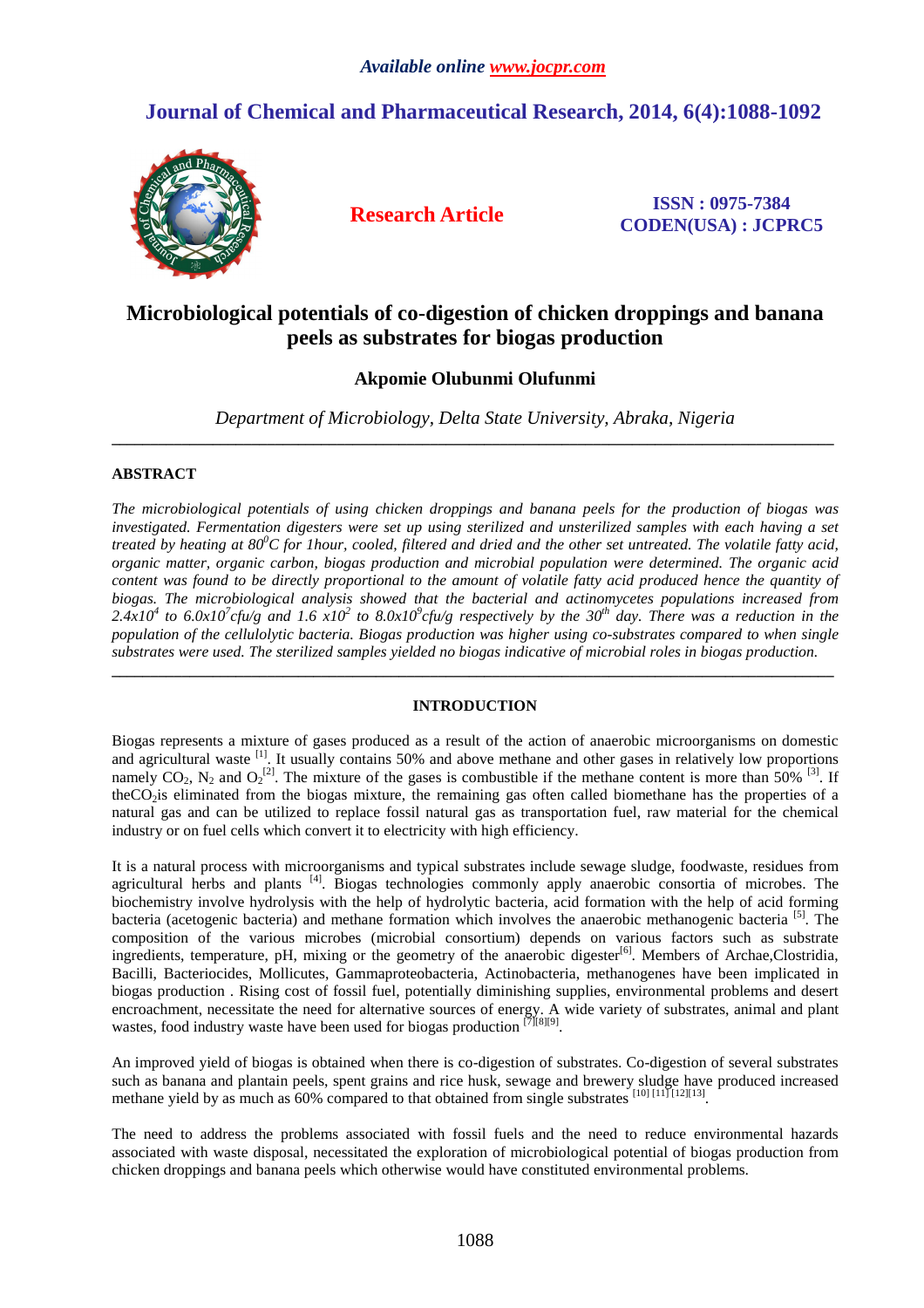#### **EXPERIMENTAL SECTION**

*\_\_\_\_\_\_\_\_\_\_\_\_\_\_\_\_\_\_\_\_\_\_\_\_\_\_\_\_\_\_\_\_\_\_\_\_\_\_\_\_\_\_\_\_\_\_\_\_\_\_\_\_\_\_\_\_\_\_\_\_\_\_\_\_\_\_\_\_\_\_\_\_\_\_\_\_\_\_*

About 1.0 kg of chicken droppings was obtained from a farm in Abraka, Delta State, Nigeria while banana peels were obtained from a dump in the main market, Abraka. The droppings were sun-dried and crushed mechanically using a mortar and pestle to ensure homogeneity. The banana peels were also sun dried after which they were ground in a mill and mixed with water to form slurry. The slurry was divided into two parts: 1) untreated and 2) treated which was heated at 80°C for 1 hour, cooled, filtered and dried to remove the water content. This was sieved and then kept aside.

One part each of the chicken droppings, the untreated and treated banana peels was sterilized in the autoclave at  $121^{\circ}$ C for 15 minutes.

#### **Fermentation Design**

The prepared chicken droppings and banana peels were loaded into 5 No 1- litre Erlenmeyer flask containing 500ml distilled water in the ratio 250 g: 250 g ( $A - E$ ) while 500g of only unsterilized poultry droppings and banana peels were placed into 2 flasks respectively (F and G). The content of each flask was thoroughly mixed. Each incubation flask was connected to a 2- litre Marriott bottle filled with  $(NH_4)_2SO_4$  by means of a connecting tube and connected to a measuring cylinder by means of a connecting tube on the other side. The flasks were covered with black polythene to prevent light penetration. The digesters were incubated at room temperature that varied between 26 - 29<sup>o</sup>C. The volume of water acid displaced was taken as a measure of the volume of biogas produced and was measured every 24 hours (modification of method of Iyagba)<sup>[6]</sup>. Digesters were agitated twice a day for digestion in the entire medium. The fermentation period was 25 days.

Digester's set- up:

 $A =$  Unsterilized poultry droppings  $+$  Unsterilized untreated banana peels

 $B =$  Sterilized poultry droppings  $+$  Sterilized untreated banana peels

 $C =$  Unsterilized poultry droppings  $+$  Unsterilized treated banana peels

 $D =$  Sterilized poultry droppings  $+$  Sterilized treated banana peels

 $E =$  Unsterilized poultry droppings  $+$  Sterilized treated banana peels

 $F =$  Unsterilized untreated banana peels only

 $G =$  Unsterilized untreated poultry droppings only

#### **Determination of Volatile Fatty Acid**

This was determined by High Performance Liquid Chromatography under the following conditions: Solvent 0.1 N H<sub>2</sub>SO<sub>4</sub>: flow rate  $0.8$ mlmin<sup>-1</sup>: Column temperature, 41<sup>o</sup>C.

#### **Determination of Organic matter**

This was done using the loss on ignition method <sup>[14]</sup>. A known weight of sample was placed in a crucible which was heated to  $430^{\circ}$ C overnight. The sample was then cooled in a desiccator and weighed. Organic matter content was calculated as the difference in the initial and final sample weights divided by initial sample weight multiplied by 100%. All weights were corrected for moisture / water content prior to organic matter content calculation.

#### **Determination of Organic Carbon**

This was determined by oxidation with  $K_2CrO_7$  in  $H_2SO_4$  according to Yeomans and Bremner<sup>[15]</sup>.

#### **Estimation of Microbial Population in Samples of Poultry Droppings and banana Peels**

The homogenized samples of banana peels and chicken droppings were serially diluted and inoculated onto Nutrient agar, Glycerol agar, Cellulose agar and Lactose agar plates using pour plate method for the determination of bacteria, actinomycetes, cellulolytic bacteria, and coliform bacteria respectively. The fungi were inoculated into Saboraud Dextrose Agar plates. The plates were incubated at  $28 \pm 2^{\circ}$ C for 24-72 hours. Distinct colonies were counted and recorded as cfu/g.

#### **Measurement of Biogas Formed**

The biogas formed in the digesters was passed to the flask containing the  $(NH_4)$ ,  $SO_4$ solution as described previously. A pressure is built up which forces the displacement of the solution. The amount of displaced solution is equivalent to the amount of biogas produced.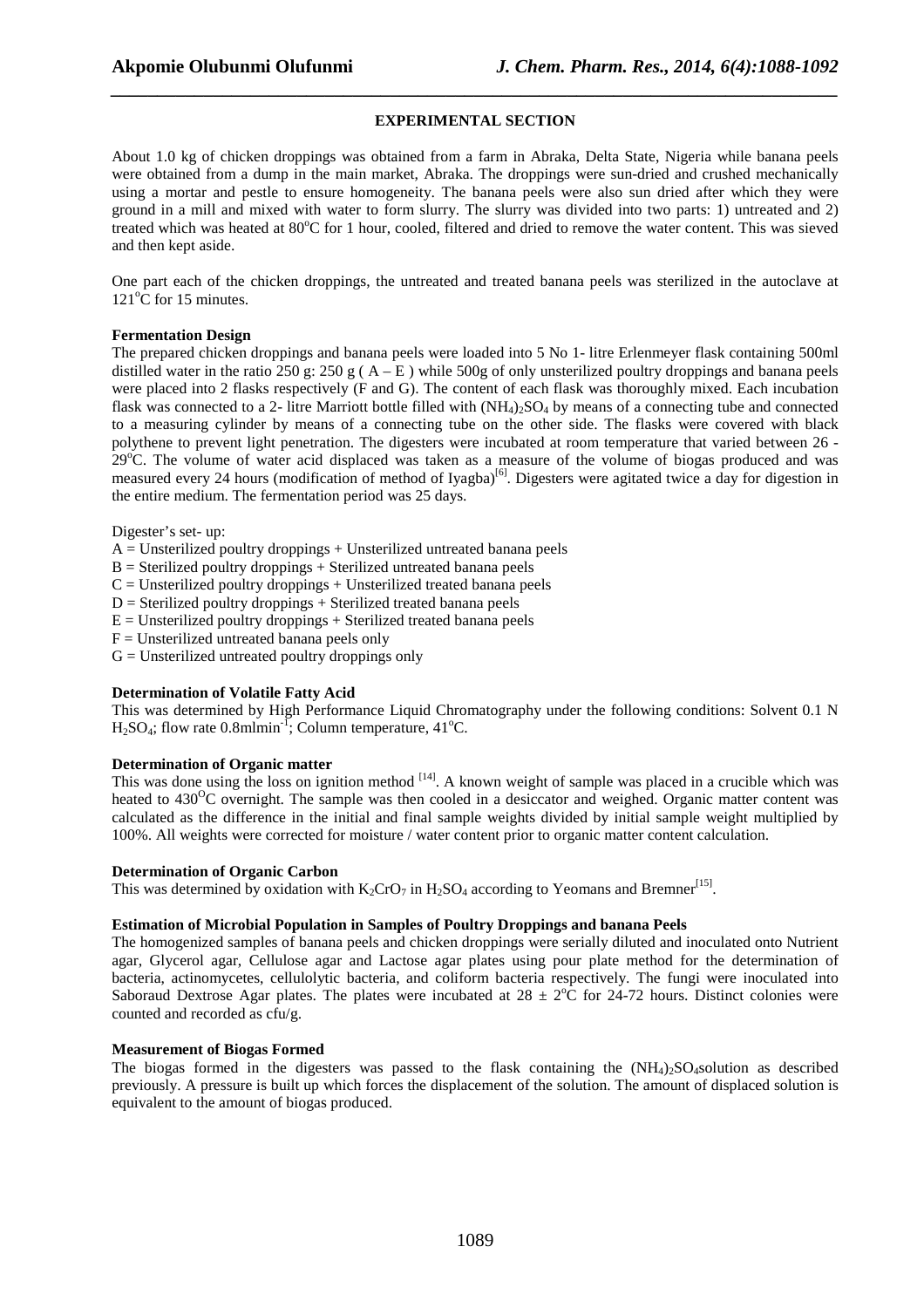#### **RESULTS AND DISCUSSION**

*\_\_\_\_\_\_\_\_\_\_\_\_\_\_\_\_\_\_\_\_\_\_\_\_\_\_\_\_\_\_\_\_\_\_\_\_\_\_\_\_\_\_\_\_\_\_\_\_\_\_\_\_\_\_\_\_\_\_\_\_\_\_\_\_\_\_\_\_\_\_\_\_\_\_\_\_\_\_*

Biogas production was highest in the unsterilized poultry dropping and unsterilized banana peels (807.8) followed by the unsterilized poultry dropping mixed with sterilized treated banana peels. The least biogas production was got with unsterilized untreated banana peels while the sterilized materials did not yield any biogas(Table 4). The inability of the sterilized materials to produce biogas might be attributable to the destruction of the microorganisms that would have produced the enzymes necessary for the biochemical reactions to produce the biogas. There was an initial lag phase of about 5-10 days (Table 4) before the biogas production. The lag may be due to the complexity of biodegradation involving high lignin content present in banana peels <sup>[6]</sup>. The lag may also be accounted for by the lag phase of microorganisms present as a result of changes in the environment and nutrient. The organisms may be trying to adapt to the environment or the methanogens were consuming the methane precursors produced. The differences in the quantities of biogas produced in the various set-ups may be as a result of differences in the biodigestibility of the poultry droppings and banana peels and the concentrations of the volatile fatty acid<sup>[16]</sup>. The amount of volatile fatty acids has been found to be directly proportional to the biogas produced.

The microbial population and type can affect the biogas production. Similar organisms were isolated from the banana peels and chicken droppings. The organisms include *Actinomycesisraeli, Pseudomonas aeruginosa, Clostridium perfringes, Methylibiumsp, Methylvibriosp, Methanosarcina, Penicilliumsp, E. coli, Fusariumsp, Staphylococcus aureus, Shigellaflexnerii*and*Aspergillus sp*. [11] isolated similar organisms from banana peels. These microorganisms would have contributed to the yield of biogas since biogas technologies have been found to commonly apply natural anaerobic consortia of microbes.

The microbial population utilize the biopolymers to produce volatile fatty acid and hydrogen and the volatile fatty acidsare converted into biogas (CH<sub>4</sub> and CO<sub>2</sub>)<sup>[17] [18]</sup>. The treated banana samples had reduced lag phase (early biogas production) which can be attributed to the lignin content being removed as a result of hydrolysis during the heat treatment thus making cellulose material available for digestion. The isolates which include cellulolytic fungi may have contributed to the biogas production since they sequentially reduce the chain and branch to dimeric and then to monomeric sugar molecules which are then converted to organic acids. Biogas yield in the poultry droppings and banana peels were better enhanced (Table 4). These may be due to the synergistic action of microorganisms of the poultry droppings and banana peels. Biogas production using co-substrate have been found to have higher biogas yield due to positive synergism in the digestive medium and the supply of missing nutrient by co-substrate <sup>[19]</sup>. Poultry droppings had an organic content of 68.4% and produced higher concentration of volatile fatty acids and the highest quantity of biogas (Tables 3 and 4). This conforms to the fact that biogas from methanogenicactivity, depend on the amount of organic matter content which is decomposed or digestible in the raw materials during fermentation. Poultry droppings have been found to be highly decomposable as they contain little cellulose and hemicellulose fractions which are components of banana peels in addition to lignin which is an indigestible fraction of the plant material <sup>[20]</sup> and protects cellulose from bacterial action. The decrease in the cellulolytic organisms present in the digester as the experiment progressed may be attributed to a decrease in the amount of cellulose materials in the digesters due to the continuous breakdown of the complex materials to simple organic compounds. There might have also, been some degree of microbial succession in which probably, the fungal, bacterial and cellulolytic organism produced a favourable environment for the rapid growth of actinomycetes<sup>[21]</sup>.

The sterilized substrates gave no biogas yield which indicated that microorganisms played the significant role of biogas production. The poultry droppings with banana peels as co-substrates produced the highest yield of biogas so can be resorted to as cheap and more ecofriendly substitute of the conventional energy sources.

|  |  |  | Table 1: Estimation of Microbial Population in the Poultry Droppings and Banana Peels |  |
|--|--|--|---------------------------------------------------------------------------------------|--|
|  |  |  |                                                                                       |  |

| Type of Organism       | Organism's $(cfu/g)$ | LOAD(cfu/g) |          |          |          |          |
|------------------------|----------------------|-------------|----------|----------|----------|----------|
|                        | Day 0                | Day 5       | Day 10   | Day 15   | Day 20   | Day 25   |
| <b>Bacteria</b>        | $1.44**$             | $1.32**$    | $2.05**$ | $0.90**$ | $1.81**$ | $3.61**$ |
| Actinomyces            | $0.96*$              | $1.44*$     | $0.72*$  | $2.41*$  | $2.41*$  | 4.82*    |
| Coliforms              | $1.69**$             | $1.57**$    | $1.93**$ | $1.93**$ | $3.73**$ | $1.20**$ |
| Fungi                  | $2.17**$             | $2.53**$    | $1.81**$ | $2.05**$ | $2.53**$ | $2.53**$ |
| Cellulolytic Bactreria | $0.60**$             | $2.47**$    | $3.61**$ | $2.53**$ | $1.81**$ | $1.51**$ |

 $P < 0.05$ *\* Not Significant* 

*\*\* Significant*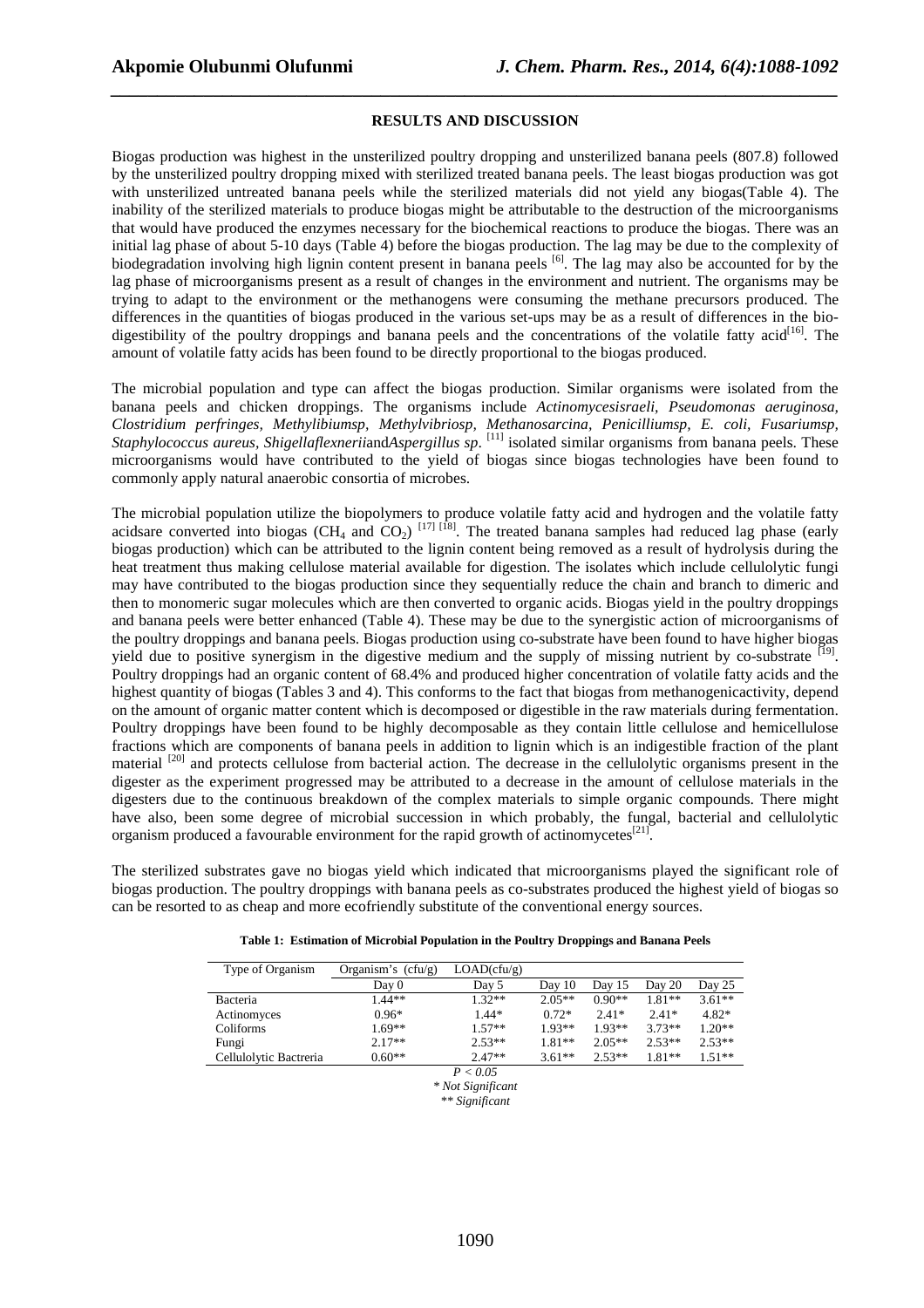

**Table 3: Total organic carbon and organic matter contents of various samples used for biogas production** 

| <b>Sample</b>    | <b>Total Organic Carbon</b> (%) | Total Organic matter (%) |  |  |  |  |
|------------------|---------------------------------|--------------------------|--|--|--|--|
| Poultry dropping | $34.6 \pm 10.3$                 | $68.40 \pm 8.10$         |  |  |  |  |
| Banana peels     | $45.2 + 11.20$                  | $52.3 + 10.2$            |  |  |  |  |

| Incubation    | <b>Biogas</b>     |             |          |                |      |                |          |                |          |             |           |           |             |                |
|---------------|-------------------|-------------|----------|----------------|------|----------------|----------|----------------|----------|-------------|-----------|-----------|-------------|----------------|
| period (Days) | produced (ml/gwt) |             |          |                |      |                |          |                |          |             |           |           |             |                |
|               | A1                | A2          | B1       | B <sub>2</sub> | C1   | C <sub>2</sub> | D1       | D <sub>2</sub> | E1       | E2          | F1        | F2        | G1          | G <sub>2</sub> |
|               | 0                 | $\Omega$    | 0        | $^{(1)}$       |      |                | 0        | $\theta$       | $^{(1)}$ | $_{0}$      |           |           |             | $\theta$       |
|               | 0                 | $\Omega$    | $\Omega$ | $\Omega$       | 6.25 | 6.25           | $\Omega$ | 0              | 6.03     | 6.03        | $\Omega$  | 0         | 4.26 4.26   |                |
| 10            | 8.46              | 8.46        | 0        | $\left($       |      | 9.64 15.89     | $\Omega$ | $^{O}$         | 8.42     | 14.45       | 2.42 2.42 |           | 9.64 13.9   |                |
| 15            | 12.27             | 20.73       | 0        | 0              |      | 14.02 29.91    | $\Omega$ | $^{O}$         |          | 12.96 27.41 | 3.78 6.2  |           |             | 15.34 29.24    |
| 20            |                   | 14.01 34.74 | 0        | $\Omega$       |      | 15.37 45.28    | $\Omega$ | $^{O}$         |          | 15.06 42.41 |           | 7.1613.36 |             | 14.01 43.25    |
| 25            |                   | 20.15 54.89 | 0        | $\Omega$       |      | 23.26 68.84    | $\Omega$ | 0              |          | 21.15 62.60 | 0.8 14.16 |           |             | 10.83 54.08    |
| 30            |                   | 12.93 67.82 | 0        |                |      | 12.24 80.78    | $\Omega$ | $^{O}$         |          | 14.04 76.66 | $\Omega$  | 14.16     | 10.21 64.21 |                |

**Table 4: Daily and cumulative biogas production**